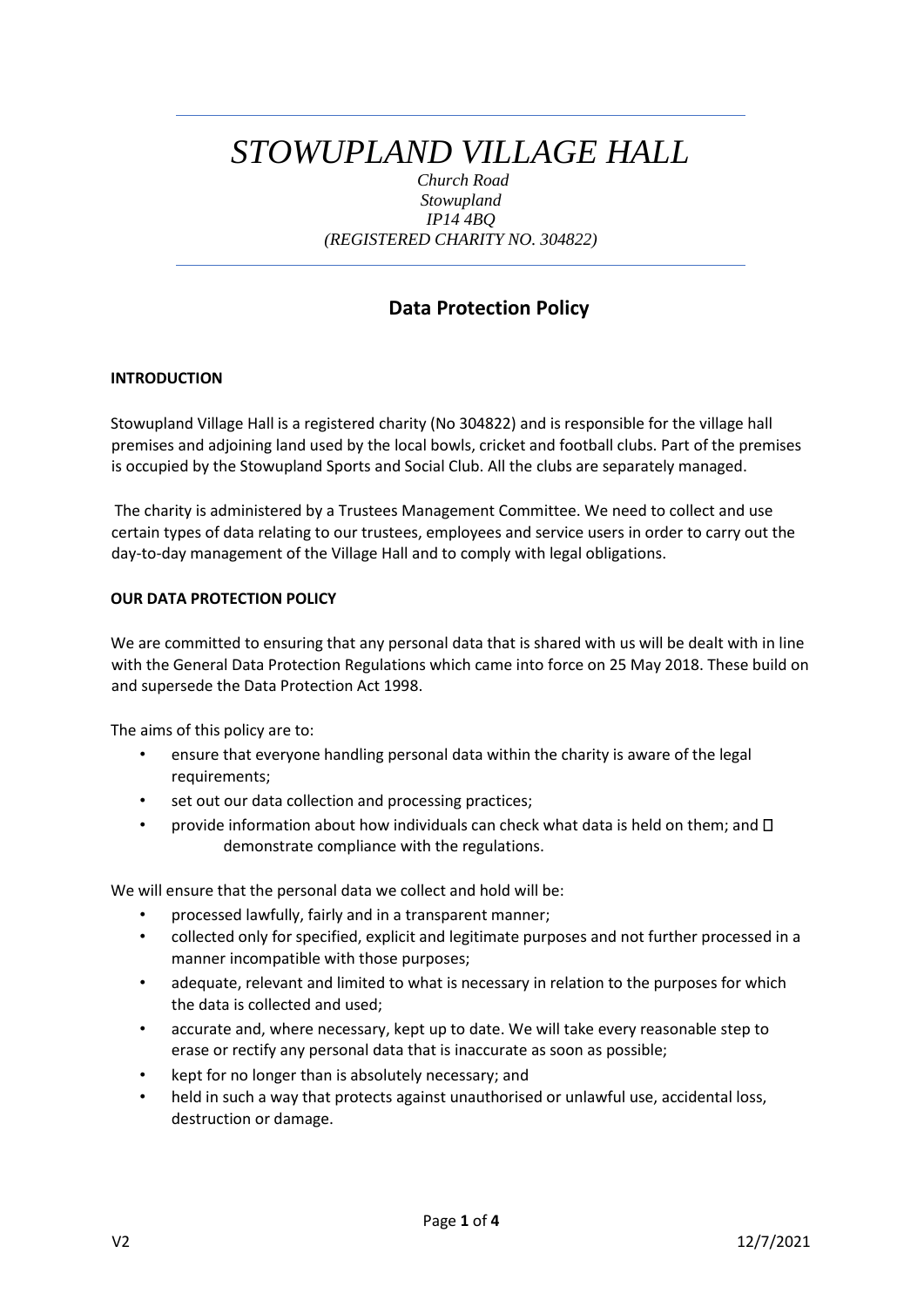By 'processing' we mean obtaining, using, holding, amending, disclosing, destroying and deleting personal data. This includes paper based personal data as well as that kept electronically.

# **COMPLIANCE WITH THE DATA PROTECTION REGULATIONS**

The charity is the data controller for the information held and below we set out how we intend to comply with the Data Protection Regulations.

#### **We obtain information in the following ways:**

- by consent in the case of the trustees and employees in order to facilitate communication within the Management Committee;
- as a legal requirement, for instance to meet the needs of the Charity Commission and HM Revenue and Customs;
- through the occupational licences issued to the various sports and social clubs who make use of our facilities; and
- as part of the contractual requirements in hiring out the village hall and associated services.

#### **What information do we collect?**

Mainly, we collect, store and use name and contact details, including postal and e-mail addresses, and telephone numbers. Other information may be requested where appropriate to meet specific requirements e.g. dates of birth of trustees as required by the Charity Commission; PAYE data relating to our employees to meet the requirements of HM Revenue and Customs; and the purpose of a hire and related activities in order to ensure the correct rate is charged for a hire and it complies with the Village Hall premises licence.

#### **How and why will we use your personal data?**

Personal data provided to us will only be used to:

- provide hirers with the services requested and to collect payment from them;
- comply with charity and employment law; and
- facilitate the day-to-day management of the Village Hall.

#### **Children's data**

We require that individuals hiring the hall are 21 years of age and over. Therefore, we do not knowingly process data of any person under the age of 16. If we discover or believe that we are holding information relating to anyone aged 15 or under we will delete it and withhold services accordingly.

#### **Who do we share your personal information with?**

Most of the personal information we hold relates to the hire of the Village Hall and will be held within the organisation. A monthly list of bookings (names only) is shared with the Football Club to facilitate car parking arrangements at the Village Hall.

Some information about the trustees and employees will be shared with the Charity Commission and HMRC respectively to meet legal requirements.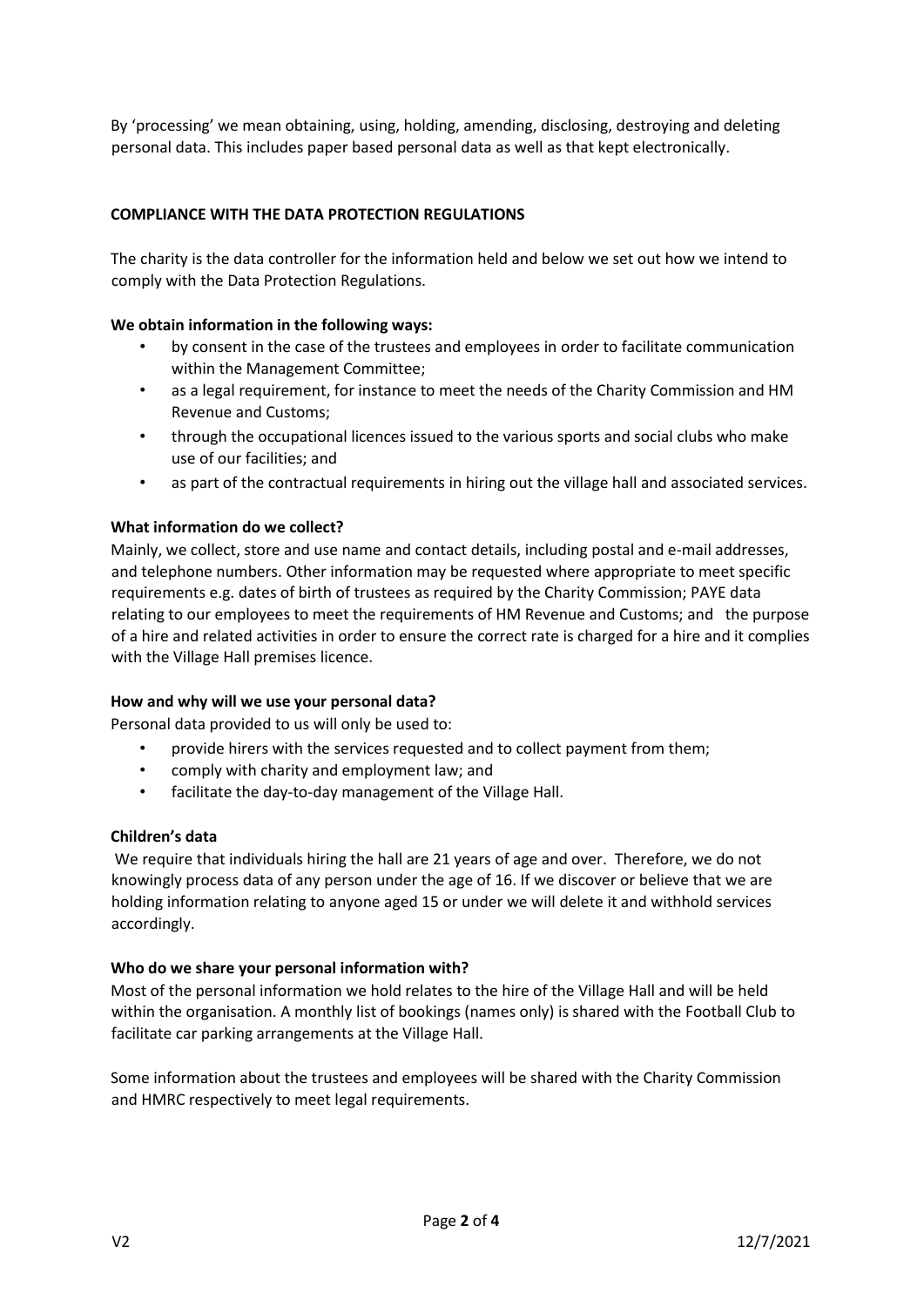# **How long do we hold your information for?**

Information relating to hall bookings is kept as part of accounting processes and, along with other financial records, is kept for at least six years in line with Government guidance.

Information provided to the Charity Commission is amended immediately there are changes to the trustees. Other personal information is removed from our records six years after the date it was collected unless it is still required for the purposes it was collected. Trustees and employees' names are recorded in the minutes of Management Committee meetings - the originals of these are archived with the Suffolk Record Office and kept in perpetuity.

# **Security of and access to your personal data**

We endeavour to ensure there are appropriate and proportionate technical and organisational measures in place to prevent the loss, destruction, misuse, alteration, or unauthorised disclosure or access to your personal information however it is held.

Should a data breach occur, we will review our security practices. The unauthorised disclosure of data is a criminal offence and would result in the automatic disqualification of a trustee (see Charities Act). Employees so doing would be subject to the Charity's disciplinary procedures.

# **Your rights**

Where we rely on your consent to use your personal information, you have the right to withdraw your consent at any time. You also have the right to:

- be informed of how your personal information will be used. This policy is intended to clarify this;
- ask us what information we hold on you and to request a copy of that information. We have to respond in 30 days, provided we are satisfied you are entitled to see the information requested and we have confirmed your identity;
- ask us to update or delete your personal information from our records;
- restrict the processing of your personal data if there is a disagreement about its accuracy or legitimate usage;
- ask us to provide you with your information in a machine-readable format.

To exercise these rights, please send us a description of the personal information in question using the contact details below.

More detailed information about your rights is available from the Information Commissioner's Office (ICO) at [www.ico.org.uk](http://www.ico.org.uk/)

#### **Policy review**

We keep this policy under regular review, in particular taking account of changes in data protection law. Updated versions will be posted on our website at [www.stowupland.com/village-hall](http://www.stowupland.com/village-hall)